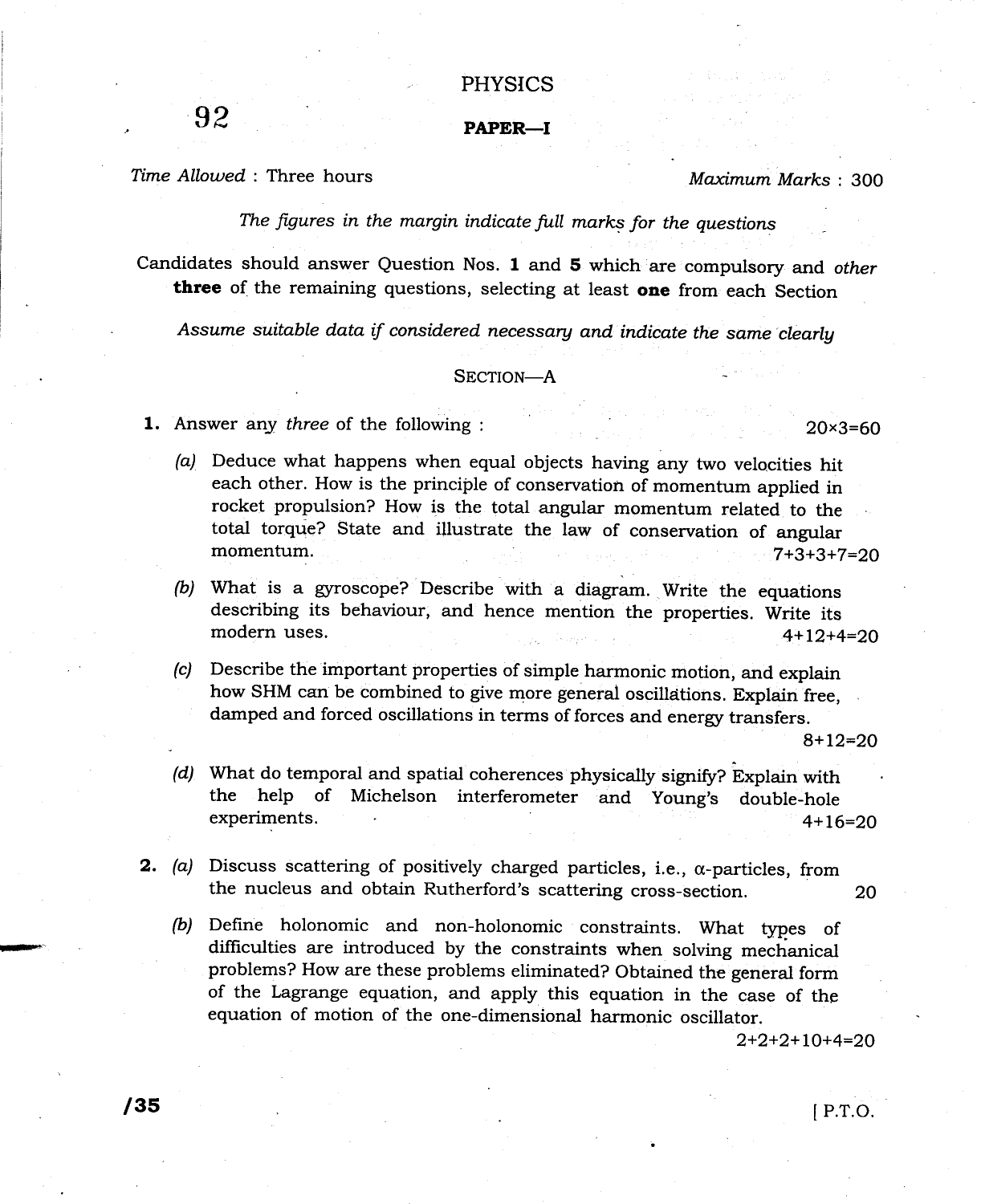- (c) Define and explain Eulerian angles. Express the orthogonality condition in terms of the matrix elements for the rotation of a body in a plane, and hence find out the value of A (matrix of complete transformation  $\tau'' = Ax$ , A being the triple product of separate rotations) in terms of Eulerian<br>  $5+15=20$ angles.  $5+15=20$
- 3. (a) What does the Minkowski diagram provide? What does it illustrate? Give <sup>a</sup> description of Minkowski diagram in special relativity. What is the<br>Minkowski force?<br> $2+2+14+2=20$ Minkowski force?
	- (b) State and explain Huygeng' prineiple. Establish the laws of reflection and refraction with the help of this principle. What are phase and group<br> $velocities$ ?<br> $4+12+4=20$ velocities?  $4+12+4=20$
	- (c) Describe spherical and chromatic aberrations for a thin lens. How can these defects be eliminated?  $12+8=20$ these defects be eliminated?
- 4. (a) Explain how Newton's rings are formed. Account for perfect blackness of the central spot. Derive the relation for the diameter of bright rings, What is the difference between the rings observed by reflected light and by transmitted light? How does the pattern appear when white light is used? Why does the focal length of the plano-convex lens long?  $4+2+6+4+2+2=20$ 
	- (b)  $\,$  Differentiate between Fresnel and Fraunhofer types of diffraction. Give the  $\,$ theory of the plane diffraction grating. In a plane transmission grating, the angle of diffraction for the second-order principal maximum for the wavelength 5000 Å is 30°. Calculate the LPI (lines per inch) of the grating  $4+12+4=20$  $\frac{4+12+4=20}{2}$
	- $(c)$  What do the Einstein coefficients signify? Why are the gas lasers more monochromatic than the solid state lasers? With the help of a schematic diagram, describe the He-Ne laser. Show three prominent transitions in<br>the energy-level diagram of this laser.  $3+2+10+5=20$ the energy-level diagram of this laser.

## SECTION-B

5. Answer any three of the following :

20x3=6O

(a) Extending Gauss' theorem, obtain Poisson's and Laplace's equations for an electric field. Where do these equations find application?  $18+2=20$ 

 $/35$  2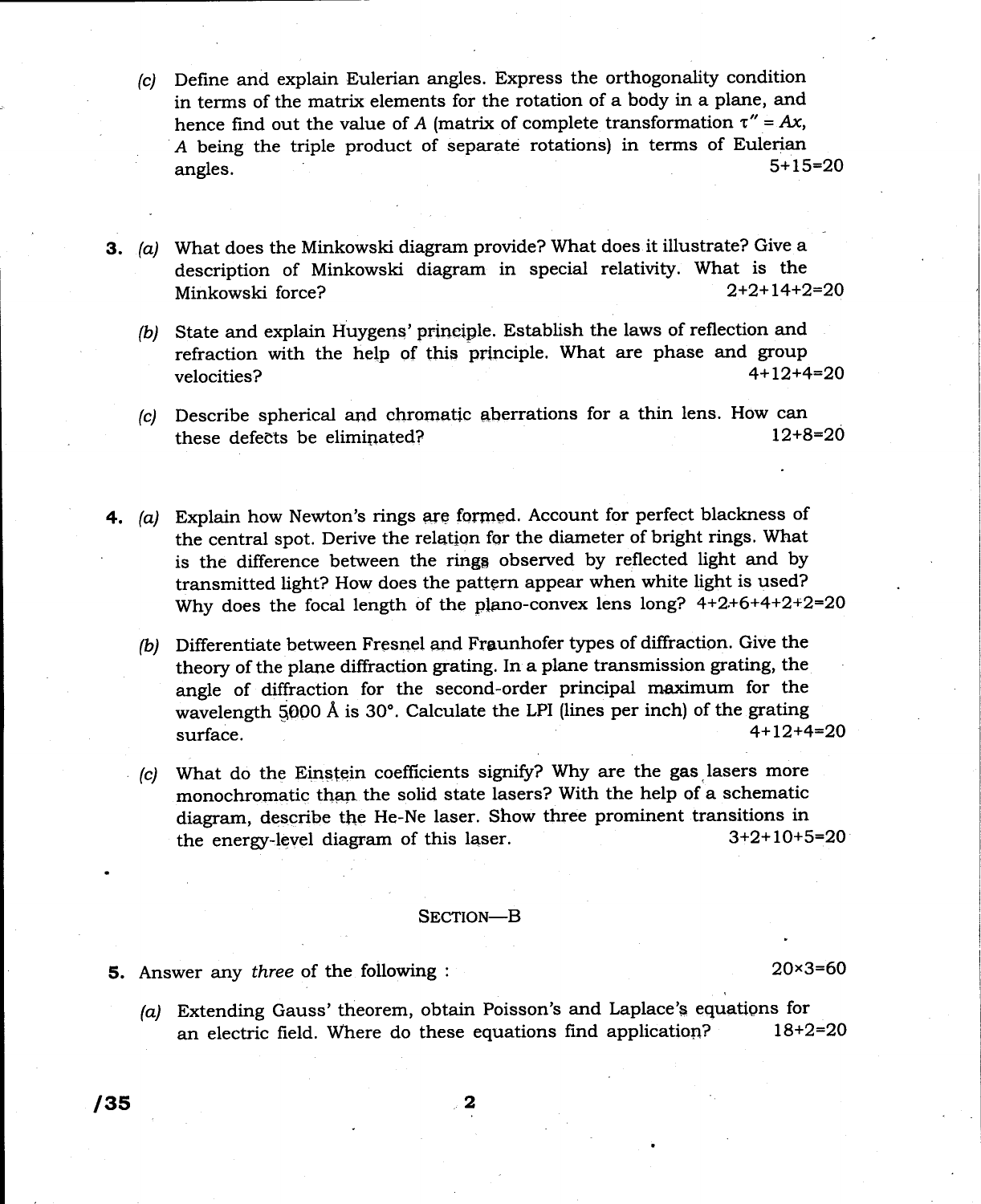- (b) A sinusoidal emf is applied to a circuit with inductancg, capacitance and resistance in series. Derive an expression for the instantanegus current and power factor. A choking coil of resistance  $5\Omega$  and inductance 0.6 H is in series with a capacitance of  $10 \mu$ F. If the voltage of 200 volts is applied and the frequency is adjusted to resonance, find the current in the circuit and the voltage across the coil and the capacitor.  $14+6=20$
- (c) Find the amplitudes of the reflected and the refracted waves in terms"of the incident wave amplitude assuming plahe monochromatic waves incident normally on the boundary surface between two dielectrics. Hence obtain the reflectance by computing the time averages of the respective poynting vectors. L4+6=29
- (d) How did Einstein introduced the quantum theory of Planck to develop <sup>a</sup> theory of the specific heat of solids? How were the drawbacks in his theory modified by Debye?  $10+10=20$
- 6. (a) What is a magnetic shell? Define its strength. Deduce an expression for the potential at a point due to a thin magnetic shell. Hence deduce the intensity of the magnetic field at a point along the axis of a flat circular magnetic shell.  $2+2+8+8=20$ 
	- (b) What is an electric dipole? Determine the potential energr of a dipole in an external electric field. Calculate also the torque on the dipole in a uniform electric field. Find the potential energr due to dipole-dipole interaction. What is electrostatic shielding? 2+5+5+5+3=20
	- (c) State and explain Biot-Savart law. Explain how the magnetic field due to the current in a straight wire of Iinite length can be determined with its help. A current  $I$  flows through a wire shaped in the form of an infinite parabola of latus rectum 4a Calculate the magnetic field at the focus of . the parabola.  $8+8+4=20$
- 7. (a) Explain the concept of 'displacement current' and show its importance. Write Maxwell's equations for vacuum and derive the wave equation for the electric field in vacuum. 10+ 10=20
	- (b) Obtain the Stefan-Boltzmann law for emission from a blackbody. How is this law experimentally verified? 15+5=20
	- State Rayleigh-Jeans law of blackbody radiation. What was Planck's assumption in the derivation of his law? Obtain the forms in which Planck's law is given. What is ultraviolet catastrophe?  $2+2+12+4=20$  $(c)$

/3s <sup>3</sup> <sup>I</sup>P.T.o.